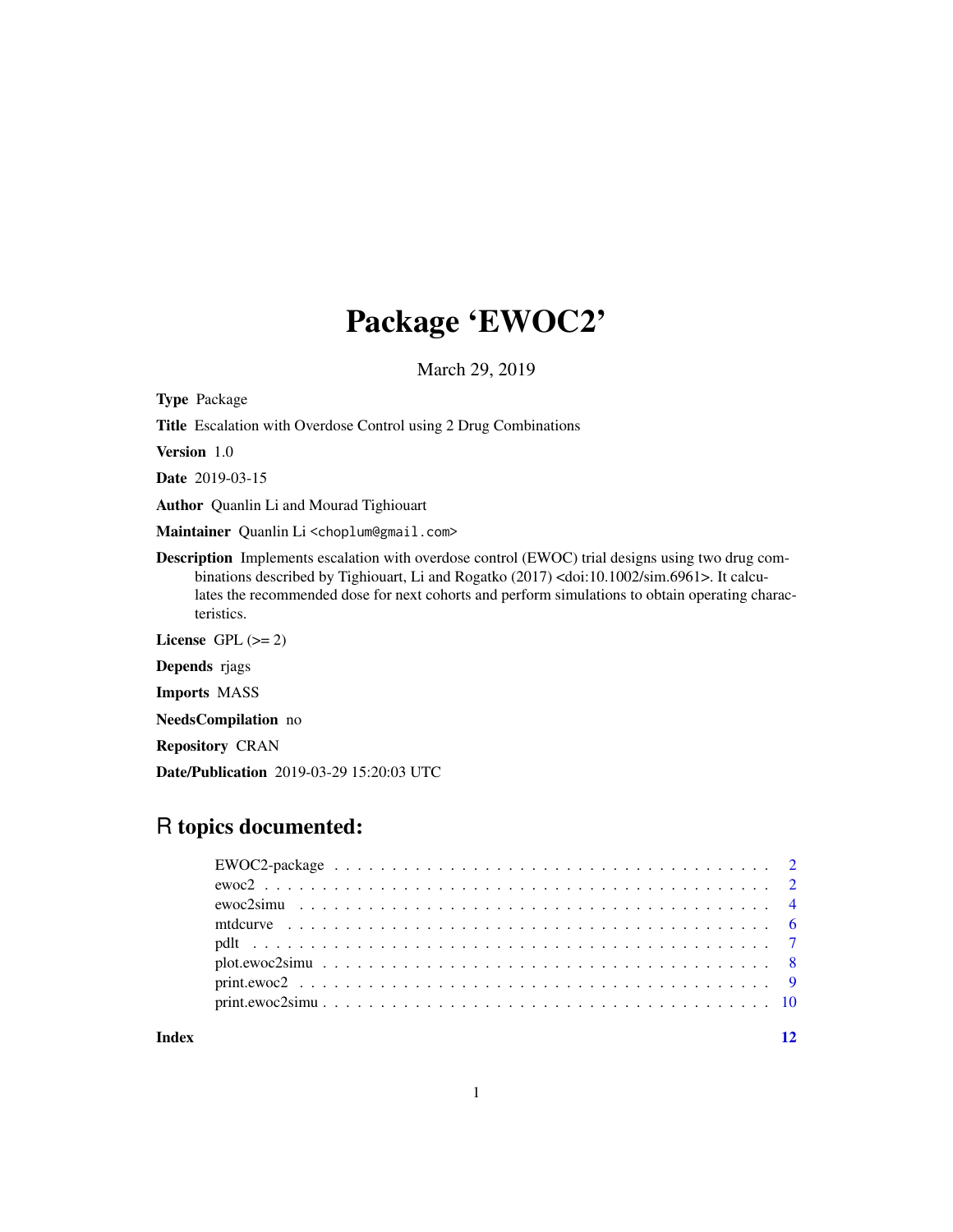#### Description

Implements escalation with overdose control (EWOC) trial designs using two drug combinations described by Tighiouart, Li and Rogatko (2017) <doi:10.1002/sim.6961>. It calculates the recommended dose for next cohorts and perform simulations to obtain operating characteristics.

#### Author(s)

Quanlin Li and Mourad Tighiouart Maintainer: Quanlin Li <choplum@gmail.com>

#### References

Tighiouart M, Li Q and Rogatko A. A Bayesian adaptive design for estimating the maximuym tolerated dose curve using drug combinations in cancer phase I clinical trials. Statistics in Medicine. 2017, 36: 280-290.

ewoc2 *Escalation With Overdose Control for two drugs combination*

#### **Description**

Finding the doses of next cohort for a phase I clinical trial based on Escalation with Overdose Control (EWOC) design considering the classic parametrization for binary response and two agents.

#### Usage

ewoc2(dose.a, dose.b, resp, theta, alpha, Min.Dose.A, Max.Dose.A, Min.Dose.B, Max.Dose.B, a01, b01, a10, b10, a00, b00, a, b, delta1x, delta1y, burn, mm, delta1)

## Default S3 method:

```
ewoc2(dose.a, dose.b, resp, theta, alpha, Min.Dose.A, Max.Dose.A, Min.Dose.B, Max.Dose.B,
a01, b01, a10, b10, a00, b00, a, b, delta1x, delta1y, burn=4000, mm=2000, delta1=0.05)
```
### Arguments

| dose.a | a numeric vector of allowable doses for drug A                                                                                                                 |
|--------|----------------------------------------------------------------------------------------------------------------------------------------------------------------|
| dose.b | a numeric vector of allowable doses for drug B                                                                                                                 |
| resp   | a numeric vector of allowable responses, 0 or 1                                                                                                                |
| theta  | a numeric value defining the proportion of expectd patients to experience a med-<br>ically unacceptable, dose-limiting toxicity (DLT) if administered the MTD. |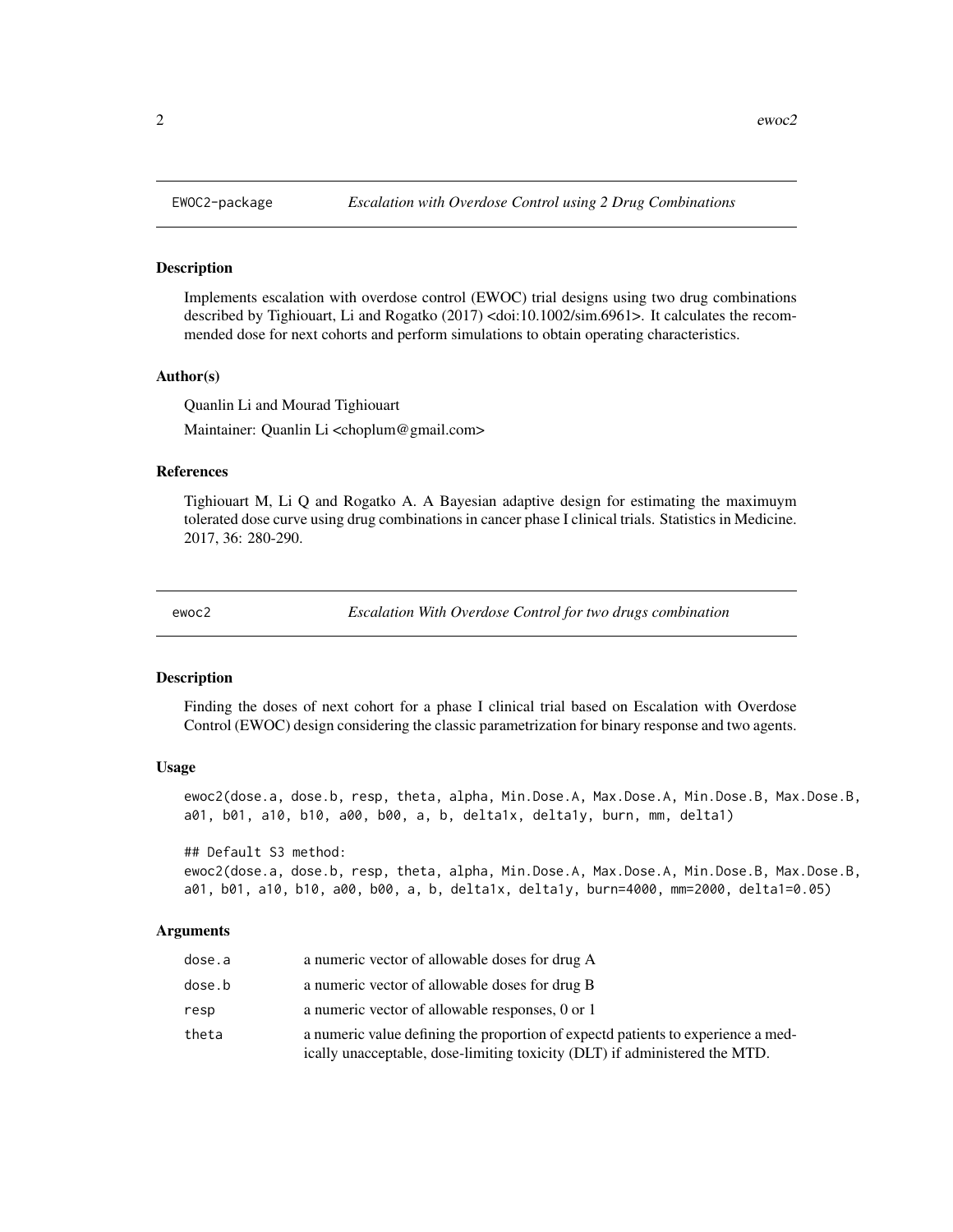$e$ woc $2$  3

| alpha      | a numerical value defining the probability that dose selected by EWOC is higher<br>than the MTD.                |
|------------|-----------------------------------------------------------------------------------------------------------------|
| Min.Dose.A | a numeric value defining the lower bound of the support of the MTD for drug A                                   |
| Max.Dose.A | a numeric value defining the upper bound of the support of the MTD for drug A                                   |
| Min.Dose.B | a numeric value defining the lower bound of the support of the MTD for drug B                                   |
| Max.Dose.B | a numeric value defining the upper bound of the support of the MTD for drug B                                   |
| a01        | a numeric value for beta prior distribution associated with parameter rho01                                     |
| b01        | a numeric value for beta prior distribution associated with parameter rho01                                     |
| a10        | a numeric value for beta prior distribution associated with parameter rho10                                     |
| b10        | a numeric value for beta prior distribution associated with parameter rho10                                     |
| a00        | a numeric value for beta prior distribution associated with parameter rho00                                     |
| <b>b00</b> | a numeric value for beta prior distribution associated with parameter rho00                                     |
| a          | a numeric value for gamma prior distribution associated with parameter eta                                      |
| b          | a numeric value for the gamma prior distribution associated with the parameter<br>eta                           |
| delta1x    | Maximum dose escalation at each step for drug A, the default is 0.2*(Max.Dose.A-<br>Min.Dose.A if not assigned) |
| deltaly    | Maximum dose escalation at each step for drug B, the default is 0.2*(Max.Dose.B-<br>Min.Dose.B if not assigned) |
| burn       | Number of iterations for adaption, see n.adapt in jags.model for detail                                         |
| mm         | Number of iterations to monitor, see n.iter in code.samples for detail                                          |
| delta1     | Threshold for toxicity                                                                                          |

## Value

| data       | a data frame containing the current doses and responses set |
|------------|-------------------------------------------------------------|
| parameters | list of input parameters                                    |
| priors     | list of prior parameters                                    |
| nextdose.x | the next recommended doses for drug A                       |
| nextdose.y | the next recommended doses for drug B                       |

## References

Tighiouart M, Li Q and Rogatko A. A Bayesian adaptive design for estimating the maximuym tolerated dose curve using drug combinations in cancer phase I clinical trials. Statistics in Medicine. 2017, 36: 280-290.

```
test = ewoc2(dose.a=c(0,0),dose.b=c(0,0),resp=c(0,0),theta=0.33,alpha=0.25,
Min.Dose.A=0, Max.Dose.A=1, Min.Dose.B=0, Max.Dose.B=1,a01=1,b01=1,a10=1,b10=1,
a00=1,b00=1,a=0.8,b=0.0384)
print(test)
```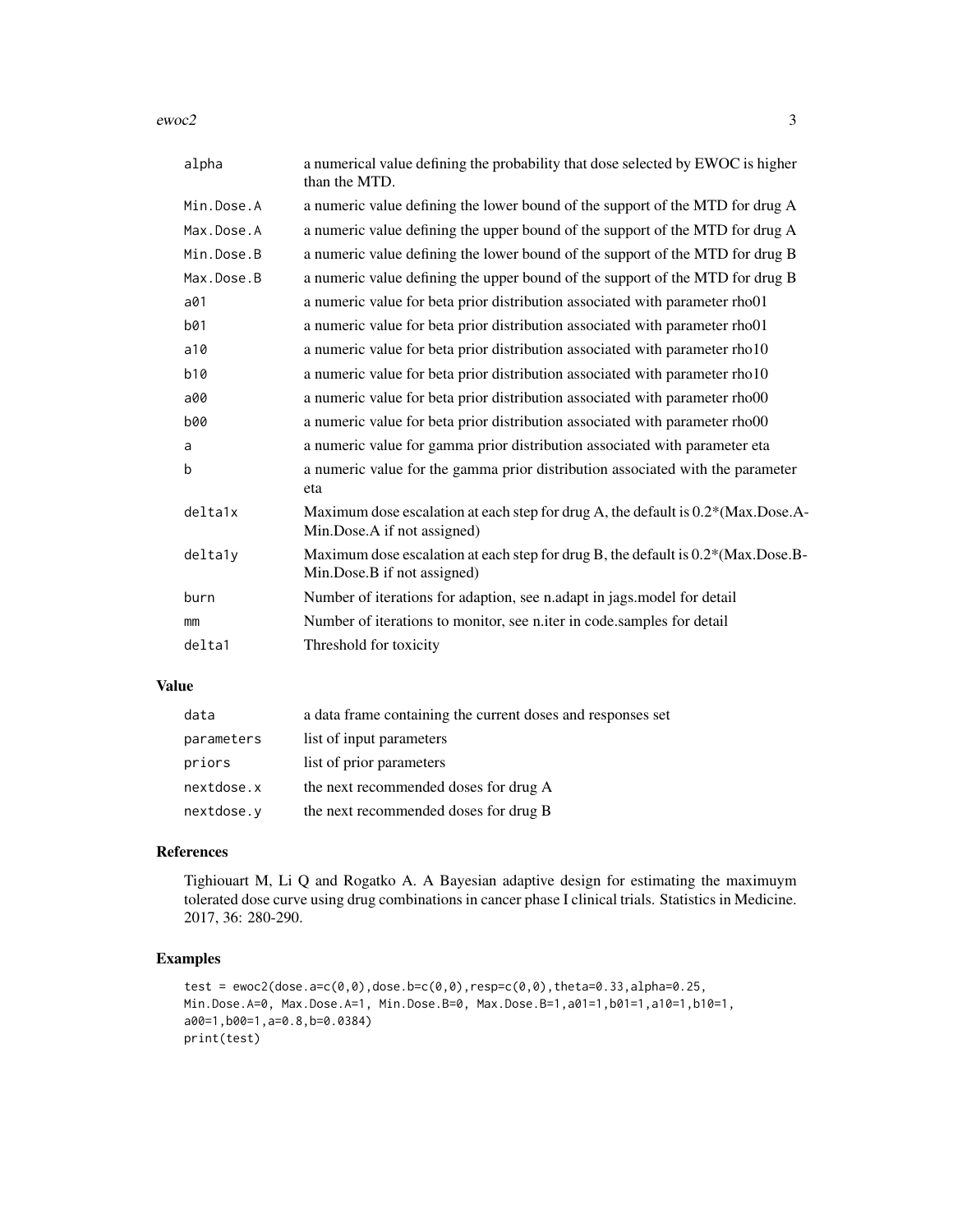<span id="page-3-0"></span>

## Description

Generic function for simulating EWOC trials for 2 drugs combination

## Usage

ewoc2simu(ntrials, nsamples, type, trho00, trho01, trho10, teta, nx, ny, tp, Min.Dose.A, Max.Dose.A, Min.Dose.B, Max.Dose.B, alpha, theta, vai, a01, b01, a10, b10, a00, b00, a, b, delta1x, delta1y, burn, mm, delta1, seed)

```
## Default S3 method:
```

```
ewoc2simu(ntrials, nsamples, type, trho00, trho01, trho10, teta, nx, ny, tp,
Min.Dose.A, Max.Dose.A, Min.Dose.B, Max.Dose.B, alpha, theta, vai, a01,
b01, a10, b10, a00, b00, a, b, delta1x, delta1y, burn=4000, mm=2000, delta1=0.05, seed)
```
## Arguments

| ntrials    | a number indicating the number of trials to be simulated                                                                                                      |
|------------|---------------------------------------------------------------------------------------------------------------------------------------------------------------|
| nsamples   | a number indicating the number of patients enrolled for each clinical trial                                                                                   |
| type       | a character indicating the type of design, could be 'continous' or 'discrete' or<br>their initials                                                            |
| trho00     | a numeric value indicating the true value of the parameter rhooo, the probability<br>of DLT when the levels of drugs A and B are both 0                       |
| trho01     | a numeric value indicating the true value of the parameter rho01, the probability<br>of DLT when the levels of drugs A and B are 0 and 1, respectively        |
| trho10     | a numeric value indicating the true value of the parameter rho10, the probability<br>of DLT when the levels of drugs A and B are 1 and 0, respectively        |
| teta       | a numeric value indicating the true value of the eta, the interaction parameter                                                                               |
| nx         | a numeric value indicating the number of dose levels for drug A. It's only nec-<br>essary if type $=$ 'discrete'                                              |
| ny         | a numeric value indicating the number of dose levels for drug B. It's only nec-<br>essary if type = 'discrete'                                                |
| tp         | a numerical vector indicating the true probabilities of DLT at each dose combi-<br>nations, the order is by Drug B first, only necessary if type = 'discrete' |
| Min.Dose.A | a numeric value defining the lower bound of the support of the MTD for drug A                                                                                 |
| Max.Dose.A | a numeric value defining the upper bound of the support of the MTD for drug A                                                                                 |
| Min.Dose.B | a numeric value defining the lower bound of the support of the MTD for drug B                                                                                 |
| Max.Dose.B | a numeric value defining the upper bound of the support of the MTD for drug B                                                                                 |
| alpha      | a numerical value defining the probability that dose selected by EWOC is higher<br>than the MTD.                                                              |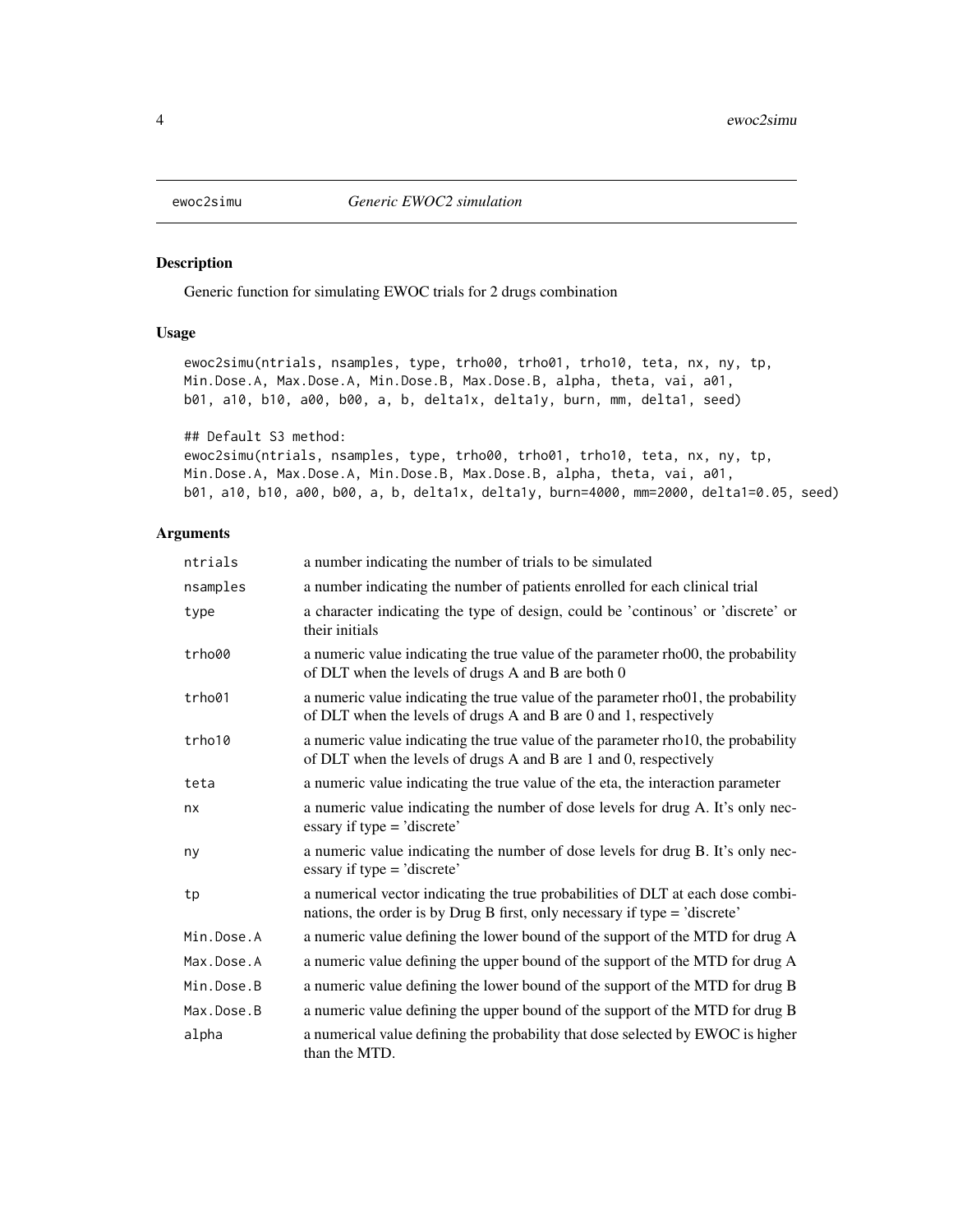## ewoc2simu 5

| theta      | a numeric value defining the proportion of expectd patients to experience a med-<br>ically unacceptable, dose-limiting toxicity (DLT) if administered the MTD. |
|------------|----------------------------------------------------------------------------------------------------------------------------------------------------------------|
| vai        | a numeric value indicating variable alpha increment for each new cohort                                                                                        |
| a01        | a numeric value for beta prior distribution associated with parameter rho01                                                                                    |
| b01        | a numeric value for beta prior distribution associated with parameter rho01                                                                                    |
| a10        | a numeric value for beta prior distribution associated with parameter rho10                                                                                    |
| b10        | a numeric value for beta prior distribution associated with parameter rho10                                                                                    |
| a00        | a numeric value for beta prior distribution associated with parameter rho00                                                                                    |
| <b>b00</b> | a numeric value for beta prior distribution associated with parameter rho00                                                                                    |
| a          | a numeric value for gamma prior distribution associated with parameter eta                                                                                     |
| b          | a numeric value for gamma prior distribution associated with parameter eta                                                                                     |
| delta1x    | Maximum dose escalation at each step for drug A, the default is 0.2*(Max.Dose.A-<br>Min.Dose.A if not assigned)                                                |
| deltaly    | Maximum dose escalation at each step for drug B, the default is 0.2*(Max.Dose.B-<br>Min.Dose.B if not assigned)                                                |
| burn       | Number of iterations for adaption, see n.adapt in jags model for detail                                                                                        |
| mm         | Number of iterations to monitor, see n.iter in code.samples for detail                                                                                         |
| delta1     | Threshold for toxicity                                                                                                                                         |
| seed       | a numeric value used in random number generation                                                                                                               |

## Value

| type       | same as input parameter type                                                                                                                                                                |
|------------|---------------------------------------------------------------------------------------------------------------------------------------------------------------------------------------------|
| parameters | list of input parameters                                                                                                                                                                    |
| priors     | list of prior parameters                                                                                                                                                                    |
| Dose.A     | a matrix ntrials x nsamples containing the doses of drug A assigned for each<br>patient in a trial and each trial in the simulation                                                         |
| Dose.B     | a matrix ntrials x nsamples containing the doses of drug B assigned for each<br>patient in a trial and each trial in the simulation                                                         |
| Resp       | a matrix ntrials x nsamples containing ones and zeros indicating the occurance<br>of $DLT(1)$ and the absence of $DLT(0)$ for each patient in the trial and each trial<br>in the simulation |
| rho00      | a numeric vector ntrials x 1 containing the estimated rhood parameter for each<br>trial in the simulation                                                                                   |
| rho01      | a numeric vector ntrials x 1 containing the estimated rhool parameter for each<br>trial in the simulation                                                                                   |
| rho10      | a numeric vector ntrials x 1 containing the estimated rho10 parameter for each<br>trial in the simulation                                                                                   |
| eta        | a numeric vector ntrials x 1 containing the estimated eta parameter for each trial<br>in the simulation                                                                                     |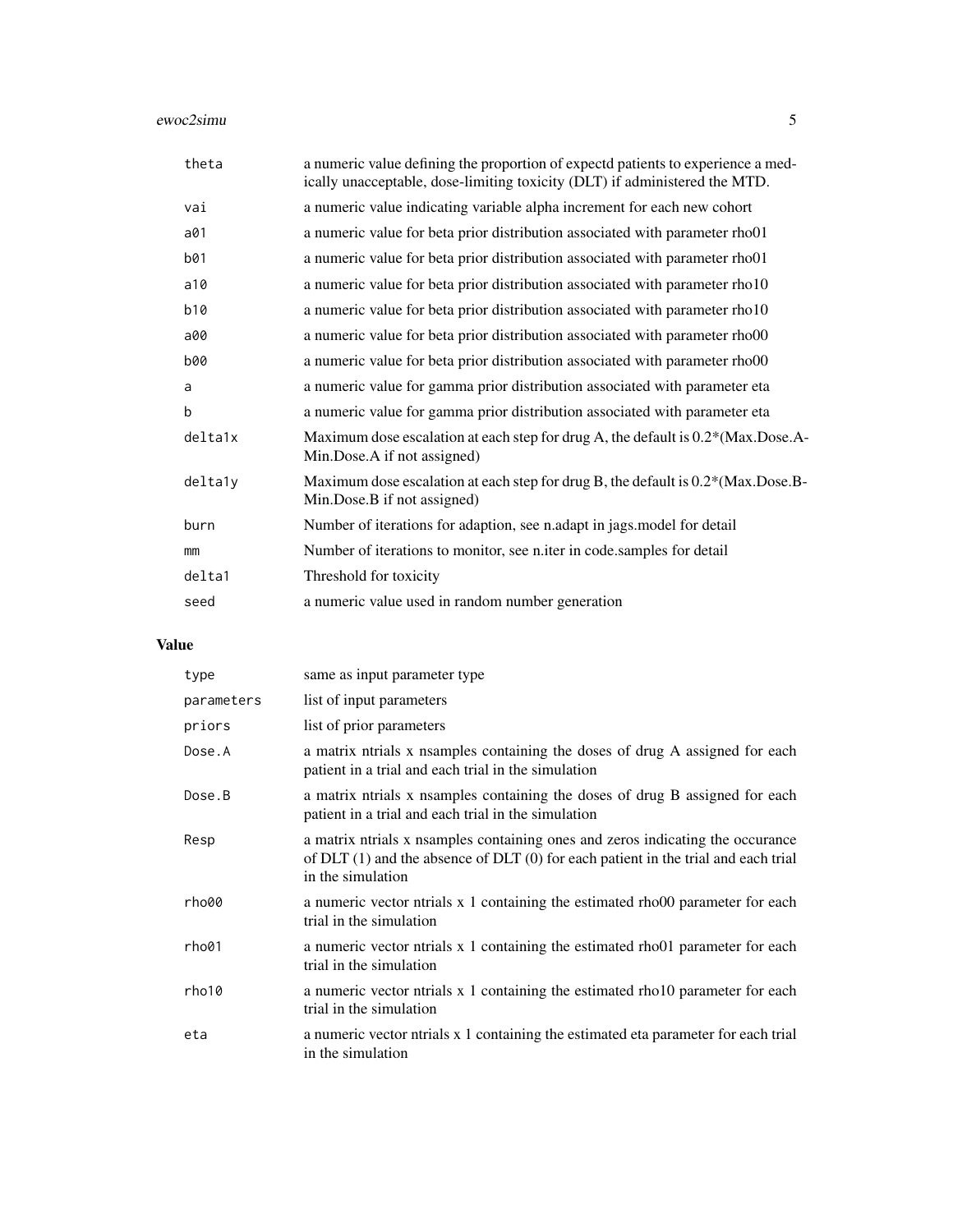<span id="page-5-0"></span>

| postlow  | a matrix ntrials x nsamples/2 containing posterior probability of DLT at lower<br>doses (both 0 for durg A and B) at each step in a trial and each trial in the<br>simulation                                                                                                                                     |
|----------|-------------------------------------------------------------------------------------------------------------------------------------------------------------------------------------------------------------------------------------------------------------------------------------------------------------------|
| postdlts | a matrix (nx x ny x ntrials) x 4 containing posterior probability of DLT at each<br>dose combination sets in each trial in the simulation. This is used to test whether<br>or not a discrete set of MTDs was selected from a continous MTD curve is kept<br>or dropped. It's avaiable only when type = 'discrete' |

## References

Tighiouart M, Li Q and Rogatko A. A Bayesian adaptive design for estimating the maximuym tolerated dose curve using drug combinations in cancer phase I clinical trials. Statistics in Medicine. 2017, 36: 280-290.

#### Examples

```
# continous
test1 = ewoc2simu(ntrials=10, nsamples=40, type="c", trho00=0.01,trho01=0.2, trho10=0.9,teta=20,
Min.Dose.A=0, Max.Dose.A=1, Min.Dose.B=0, Max.Dose.B=1, alpha=0.25, theta=0.20, a01=1,b01=1,
a10=1,b10=1, a00=1,b00=1,a=0.8,b=0.0384)
print(test1)
plot(test1, type="MTD")
plot(test1, type="bias")
plot(test1, type="percent")
# discrete
tp = c(0.03,0.05,0.08,0.05,0.08,0.13,0.08,0.13,0.2,0.13,0.2,0.29,0.2,0.29,0.4,0.29,0.4,0.53)
test2 = ewoc2simu(ntrials=10, nsamples=40, type="d", nx=6, ny=3, tp=tp,
Min.Dose.A=0, Max.Dose.A=1, Min.Dose.B=0, Max.Dose.B=1, alpha=0.25, theta=0.20,
a01=1,b01=1,a10=1,b10=1,a00=1,b00=1,a=0.8,b=0.0384)
print(test2)
plot(test2, type="MTD")
plot(test2, type="percent")
```

|  |  | mtdcurve |
|--|--|----------|
|--|--|----------|

Generating MTD curve based on logistic model for two drugs

## Description

Generating MTD curve based on logistic model for two drugs

#### Usage

```
mtdcurve(rho00, rho01, rho10, eta, theta)
```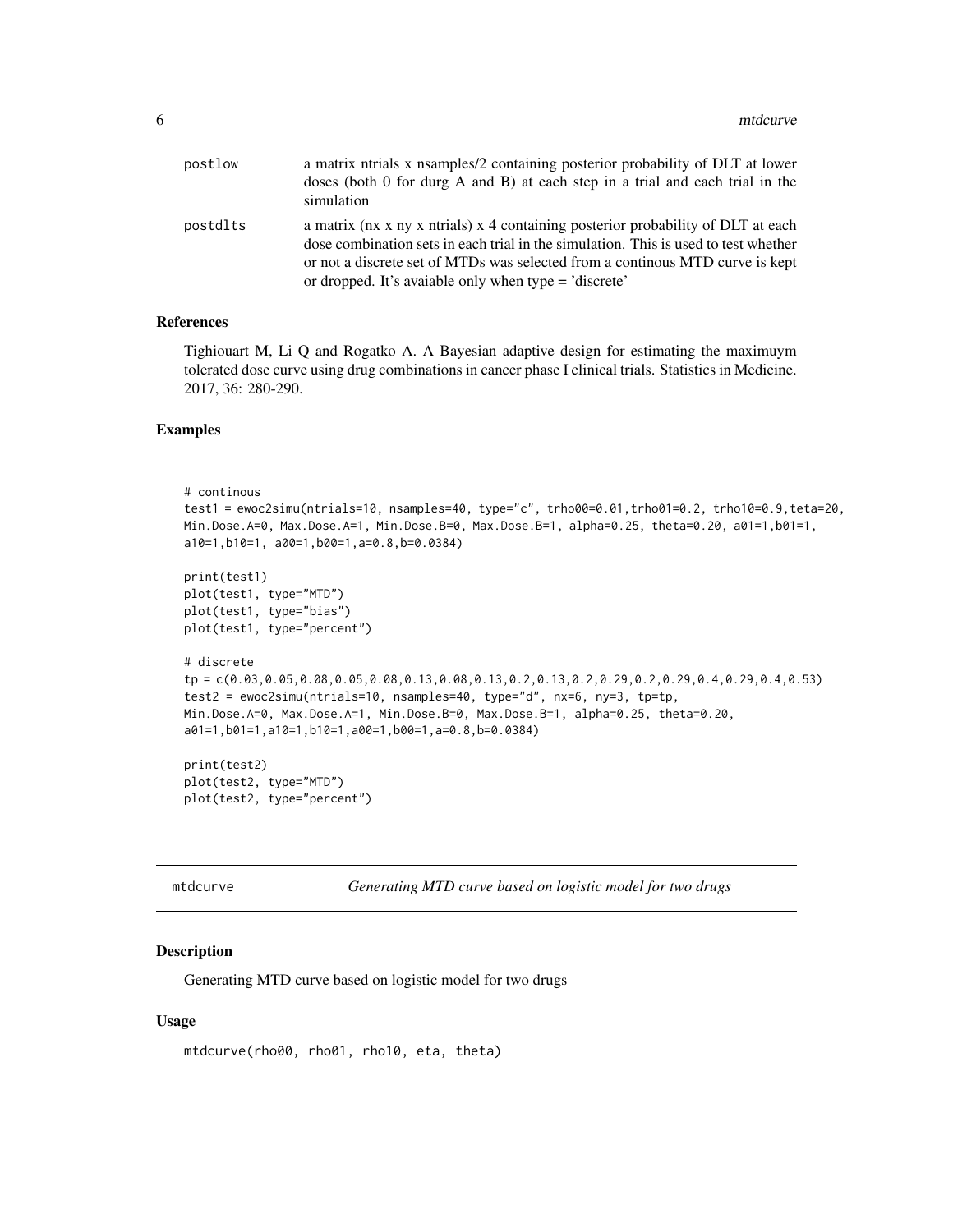#### <span id="page-6-0"></span>pdlt the contract of the contract of the contract of the contract of the contract of the contract of the contract of the contract of the contract of the contract of the contract of the contract of the contract of the contr

## Arguments

| rho00 | a numeric value indicating the true value of the parameter rhoot, the probability<br>of DLT when the levels of drugs A and B are both 0                             |
|-------|---------------------------------------------------------------------------------------------------------------------------------------------------------------------|
| rho01 | a numeric value indicating the true value of the parameter rho01, the probability<br>of DLT when the levels of drugs A and B are 0 and 1, respectively              |
| rho10 | a numeric value indicating the true value of the parameter rho <sub>10</sub> , the probability<br>of DLT when the levels of drugs A and B are 1 and 0, respectively |
| eta   | a numeric value indicating the true value of the eta, the interaction parameter                                                                                     |
| theta | a numerical value defining the proportion of expected patients to experience a<br>medically unacceptable, dose-limiting toxicity (DLT) if administered the MTD      |

## Value

none

## Examples

mtdcurve(rho00=0.01, rho01=0.2, rho10=0.9, eta=20, theta=0.2)

pdlt *Generating probability of DLT based on the EWOC2 model*

## Description

Generating probabiity of DLT based on the EWOC 2 drugs combination model

## Usage

pdlt(rho00, rho01, rho10, eta, theta, x, y)

## Arguments

| rho00        | a numeric value indicating the true value of the parameter rhoot, the probability<br>of DLT when the levels of drugs A and B are both 0                        |
|--------------|----------------------------------------------------------------------------------------------------------------------------------------------------------------|
| rho01        | a numeric value indicating the true value of the parameter rhoot, the probability<br>of DLT when the levels of drugs A and B are 0 and 1, respectively         |
| rho10        | a numeric value indicating the true value of the parameter rho10, the probability<br>of DLT when the levels of drugs A and B are 1 and 0, respectively         |
| eta          | a numeric value indicating the true value of the eta, the interaction parameter                                                                                |
| theta        | a numerical value defining the proportion of expected patients to experience a<br>medically unacceptable, dose-limiting toxicity (DLT) if administered the MTD |
| $\mathsf{x}$ | a numeric value of dose level for drug A                                                                                                                       |
| y            | a numeric value of dose level for drug B                                                                                                                       |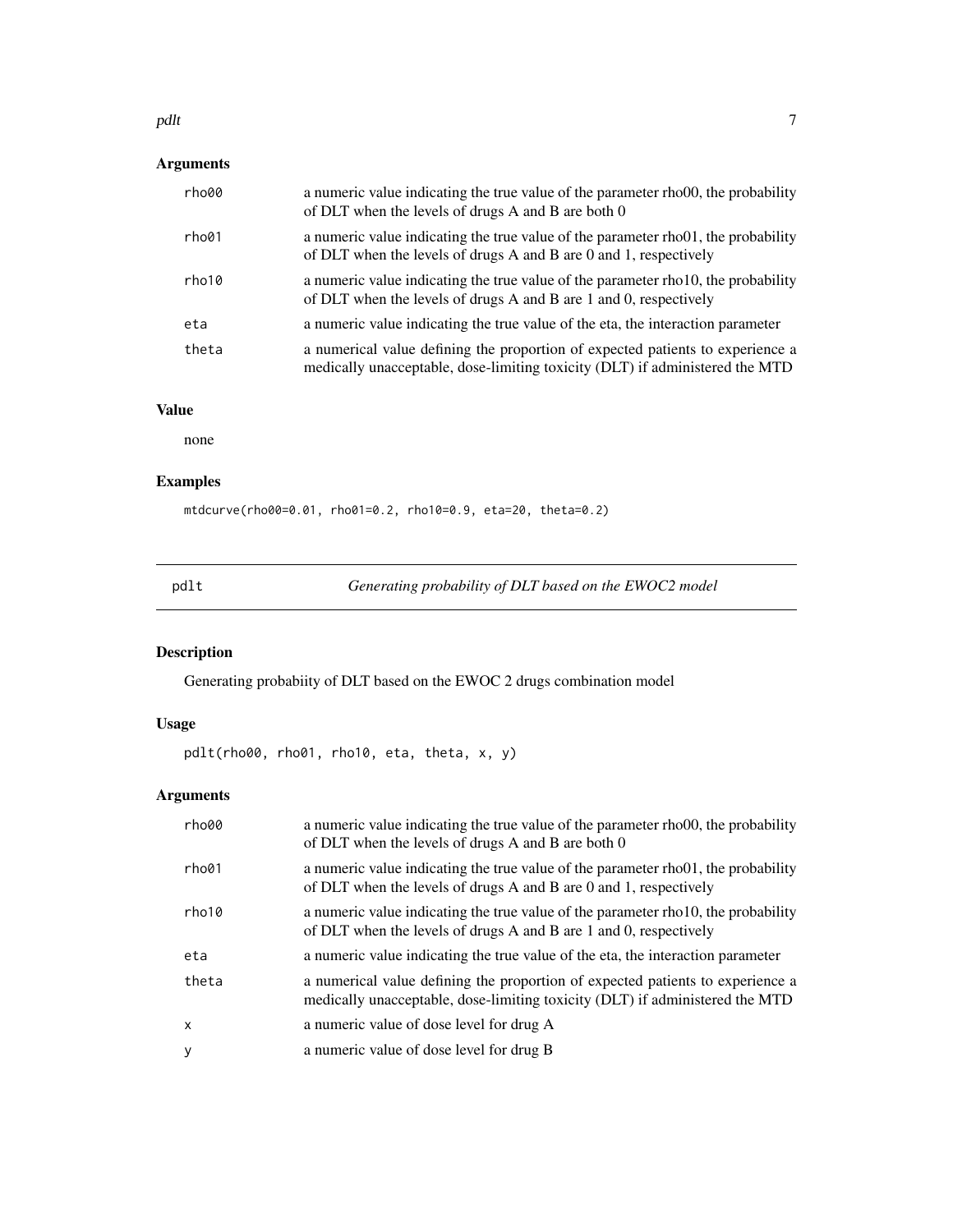## <span id="page-7-0"></span>Value

a numeric value indicating the probability of DLT with doses from input based on the logistic model

#### Examples

```
pdlt(rho00=0.01, rho01=0.2, rho10=0.9, eta=20, theta=0.2, x=0.2, y=0.3)
```
plot.ewoc2simu *EWOC for 2 drugs combination trial design characteristics*

## Description

Function to plot the trial design characteristics from EWOC 2 drugs combination simulation results

## Usage

```
## S3 method for class 'ewoc2simu'
plot(x, type = "MTD", conf.reg=0.9, plot. figure="Y",...)
```
## Arguments

| $\mathsf{x}$ | an object of class "ewoc2simu", usually a result of a call to ewoc2simu                                                                              |
|--------------|------------------------------------------------------------------------------------------------------------------------------------------------------|
| type         | a character indicating the type of plots a user requests, could be "MTD", "bias",<br>or "percent". For discrete simulations, "bias" is not available |
| conf.reg     | confidence level that controls the region of the doses from the last trial in the<br>MTD plot                                                        |
| plot.figure  | a character indicating whether user wants the plot, 'Y' would be yes, otherwise<br>would be no. It's mainly for internal uses                        |
| $\ddotsc$    | arguments passed to or from methods                                                                                                                  |

## References

Tighiouart M, Li Q and Rogatko A. A Bayesian adaptive design for estimating the maximuym tolerated dose curve using drug combinations in cancer phase I clinical trials. Statistics in Medicine. 2017, 36: 280-290.

```
# continous
test1 = ewoc2simu(ntrials=10, nsamples=40, type="c", trho00=0.01,trho01=0.2, trho10=0.9,teta=20,
Min.Dose.A=0, Max.Dose.A=1, Min.Dose.B=0, Max.Dose.B=1, alpha=0.25, theta=0.20, a01=1,b01=1,
a10=1,b10=1, a00=1,b00=1,a=0.8,b=0.0384)
print(test1)
plot(test1, type="MTD")
plot(test1, type="bias")
```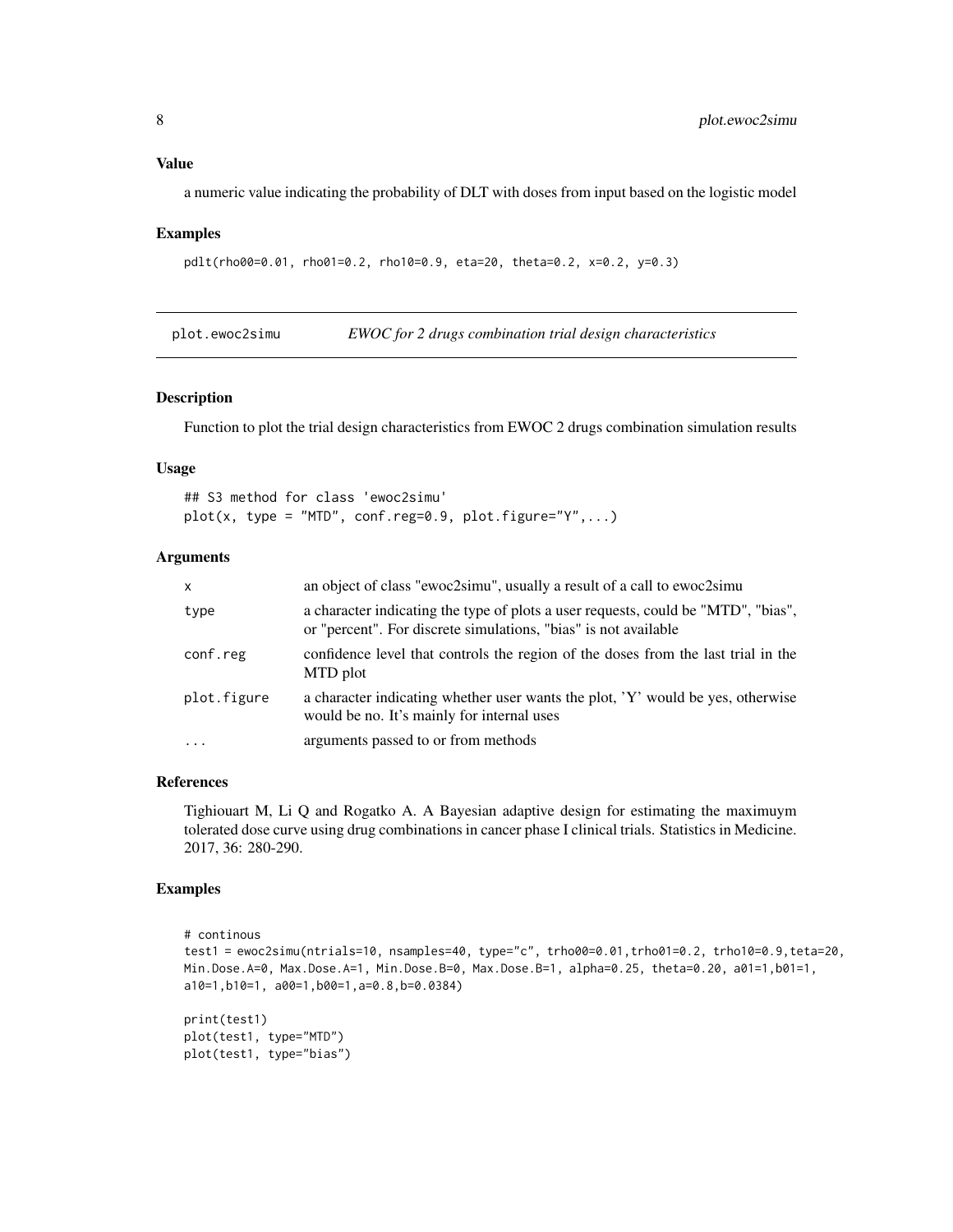## <span id="page-8-0"></span>print.ewoc2 9

```
plot(test1, type="percent")
# discrete
tp = c(0.03,0.05,0.08,0.05,0.08,0.13,0.08,0.13,0.2,0.13,0.2,0.29,0.2,0.29,0.4,0.29,0.4,0.53)
test2 = ewoc2simu(ntrials=10, nsamples=40, type="d", nx=6, ny=3, tp=tp,
Min.Dose.A=0, Max.Dose.A=1, Min.Dose.B=0, Max.Dose.B=1, alpha=0.25, theta=0.20,
a01=1,b01=1,a10=1,b10=1,a00=1,b00=1,a=0.8,b=0.0384)
print(test2)
plot(test2, type="MTD")
plot(test2, type="percent")
```
print.ewoc2 *Summarizing EWOC2 next doses results*

## Description

Summarizing EWOC2 next doses result

## Usage

```
## S3 method for class 'ewoc2'
print(x, \ldots)
```
## Arguments

|          | an object of class "ewoc2", usually, a result of a call to ewoc2 |
|----------|------------------------------------------------------------------|
| $\cdots$ | arguments passed to or from methods                              |

## Value

a data.frame of 2 x 4 with columns for cohort, patients, recommended dose of drug A and recommended dose of drug B for next cohort or 2 patients

## **References**

Tighiouart M, Li Q and Rogatko A. A Bayesian adaptive design for estimating the maximuym tolerated dose curve using drug combinations in cancer phase I clinical trials. Statistics in Medicine. 2017, 36: 280-290.

```
test = ewoc2(dose.a=c(0,0),dose.b=c(0,0),resp=c(0,0),theta=0.33,alpha=0.25, Min.Dose.A=0,
Max.Dose.A=1, Min.Dose.B=0, Max.Dose.B=1,a01=1,b01=1,a10=1,b10=1,a00=1,b00=1,a=0.8,b=0.0384)
print(test)
```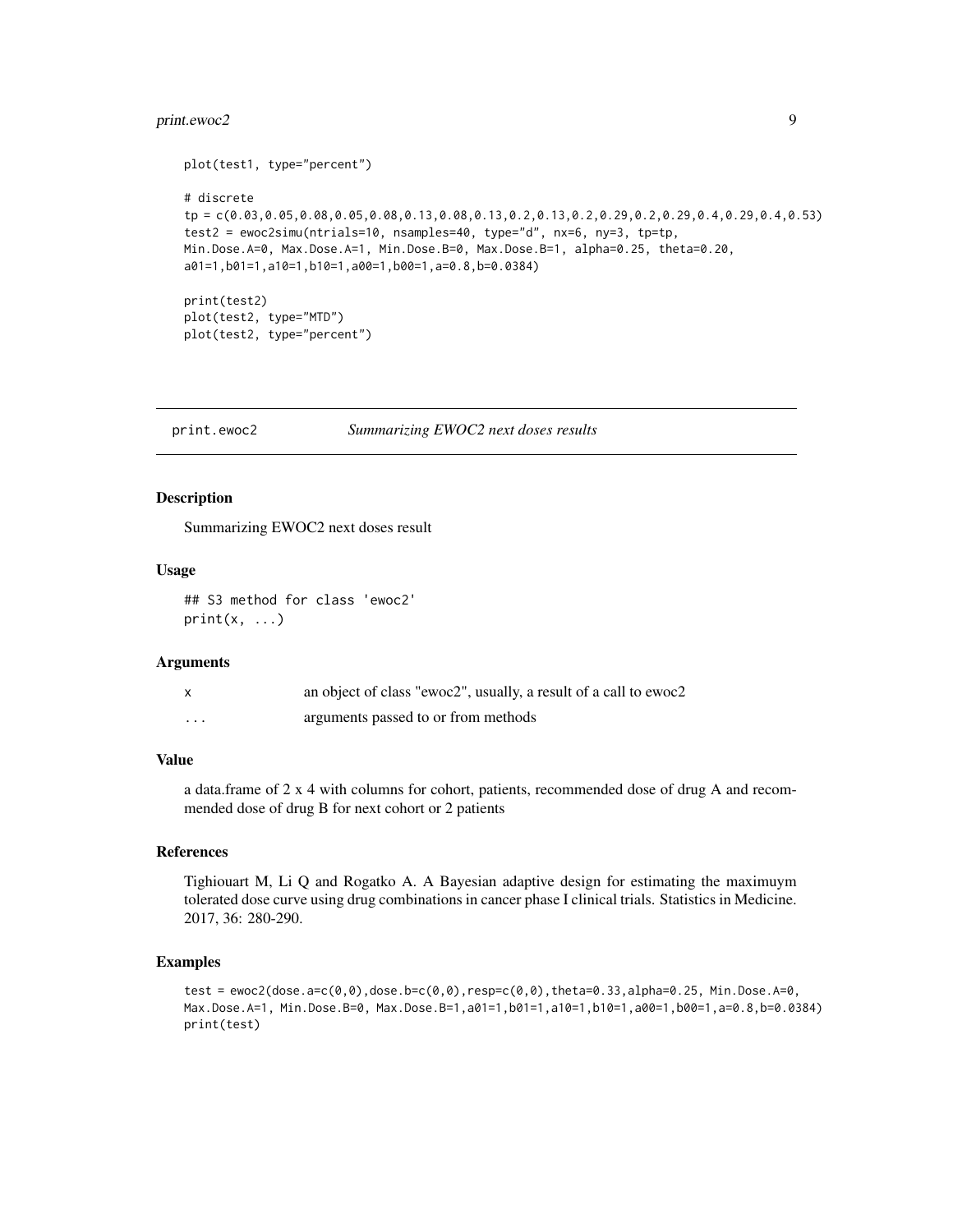<span id="page-9-0"></span>

## **Description**

Summarizing EWOC2 simulation results

## Usage

```
## S3 method for class 'ewoc2simu'
print(x, \ldots)
```
## Arguments

|          | an object of class "ewoc2simu", usually, a result of a call to ewoc2simu |
|----------|--------------------------------------------------------------------------|
| $\cdots$ | arguments passed to or from methods                                      |

## Value

a data.frame of 7 x 1 with row represent Accuracy square discrepancy (sq), Accuracy absolute discrepancy (abs), Accuracy overdose (od), percent Selection, Average percent DLT, percent Trials with DLT rate > theta+0.05, percent Trials with LDT rate > theta+0.1

#### References

Tighiouart M, Li Q and Rogatko A. A Bayesian adaptive design for estimating the maximuym tolerated dose curve using drug combinations in cancer phase I clinical trials. Statistics in Medicine. 2017, 36: 280-290.

```
# continous
test1 = ewoc2simu(ntrials=10, nsamples=40, type="c", trho00=0.01,trho01=0.2, trho10=0.9,teta=20,
Min.Dose.A=0, Max.Dose.A=1, Min.Dose.B=0, Max.Dose.B=1, alpha=0.25, theta=0.20, a01=1,b01=1,
a10=1,b10=1, a00=1,b00=1,a=0.8,b=0.0384)
print(test1)
plot(test1, type="MTD")
plot(test1, type="bias")
plot(test1, type="percent")
# discrete
tp = c(0.03,0.05,0.08,0.05,0.08,0.13,0.08,0.13,0.2,0.13,0.2,0.29,0.2,0.29,0.4,0.29,0.4,0.53)
test2 = ewoc2simu(ntrials=10, nsamples=40, type="d", nx=6, ny=3, tp=tp,
Min.Dose.A=0, Max.Dose.A=1, Min.Dose.B=0, Max.Dose.B=1, alpha=0.25, theta=0.20,
a01=1,b01=1,a10=1,b10=1,a00=1,b00=1,a=0.8,b=0.0384)
```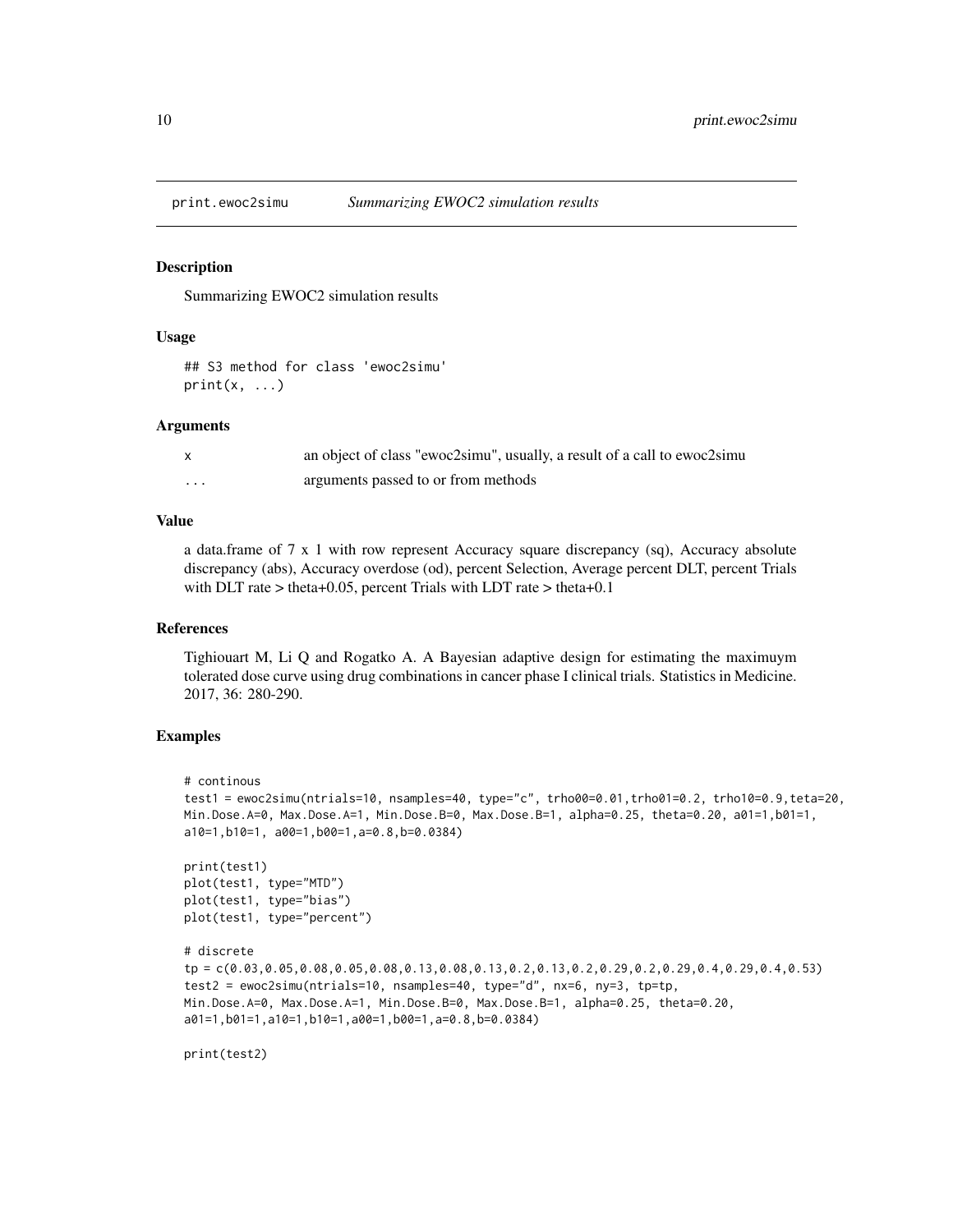## print.ewoc2simu 11

plot(test2, type="MTD") plot(test2, type="percent")